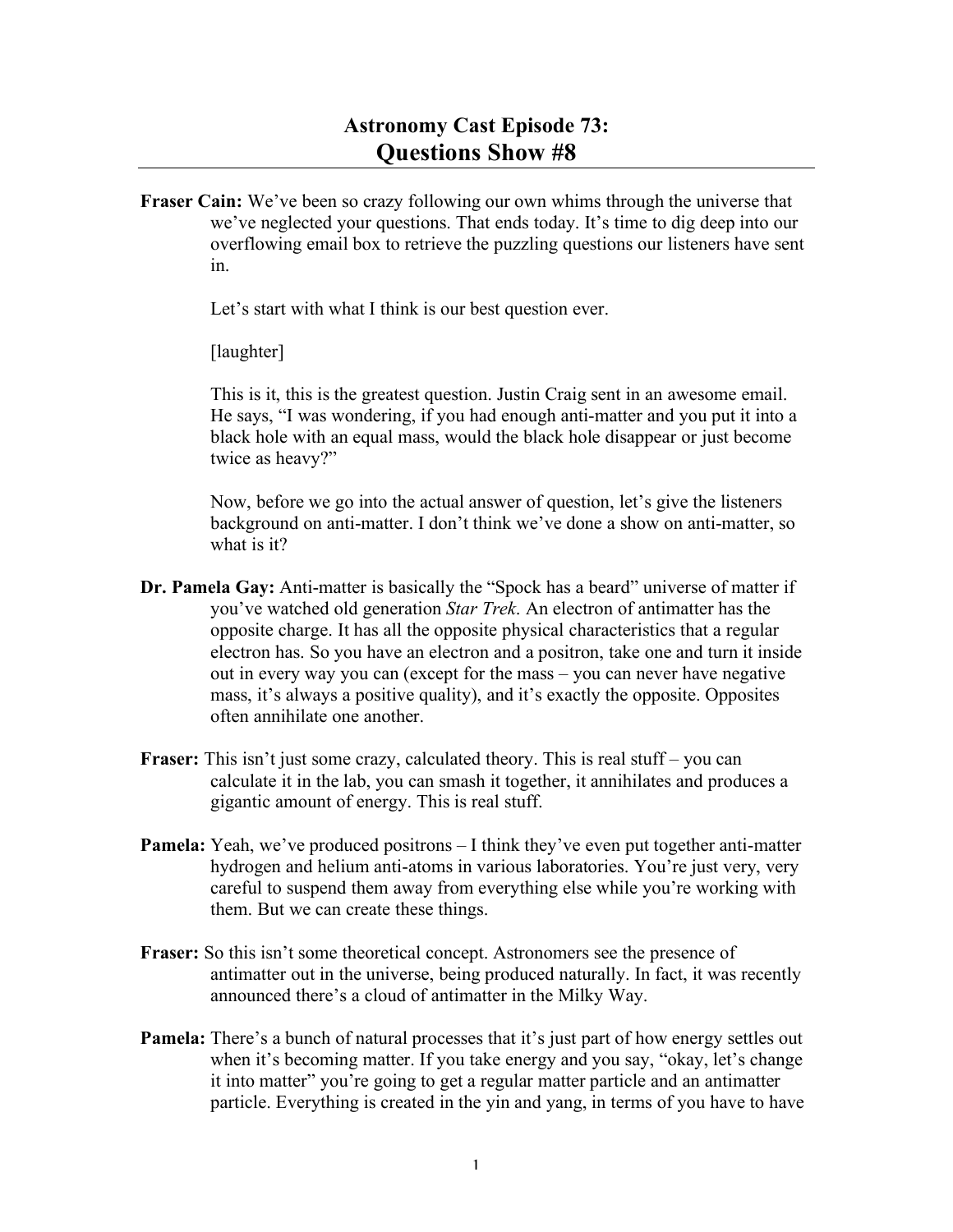a positive charge and a negative charge. All of these things have to balance out in these energy goes into matter reactions. In some cases it can actually create clouds of antimatter.

There's a cloud here in the Milky Way that we detect because of the very specific gamma ray light it gives off, that has a colour that you pretty much only get when you have these matter/antimatter reactions. We think this is perhaps coming from low-mass x-ray binaries that are creating this cloud of antimatter.

- **Fraser:** All right. We know there's antimatter, but just creating clouds which are annihilating instantaneously. We're not actually clumping together gigantic quantities – enough to say, create a black hole. But let's say we could. We've pulled it all together and fashioned it into a ball of antimatter with exactly the same mass as our target black hole. Then we smash them together.
- **Pamela:** Here's where I said it's really important that mass is always a positive quantity. If you take a pile of matter and a pile of antimatter, they're both going to have the same gravitational effects on things, they're both going to have the same style event horizons… they're going to have the same everything.

The thing is, with a black hole, you can't tell if it's matter or antimatter.

**Fraser:** Whoa.

#### **Pamela:** Yeah.

- **Fraser:** Right, of course. So an antimatter black hole would, in all cases, feel identical to a regular black hole, if you're trying to orbit it or whatever.
- **Pamela:** If you basically went around with some sort of antimatter vacuum cleaner and collected antimatter into a bigger and bigger and bigger pile until the pile had enough mass (regular mass with antimatter characteristics), that it condensed down to a black hole… it's a black hole. When you take an antimatter black hole and a matter black hole and throw them together… we don't know what's going on within the event horizon. From the outside perspective, you just made one really large black hole. Which is kind of cool.
- **Fraser:** Hold on, let's break this down a little bit. Say we have our antimatter black hole and we're streaming planets and asteroids at it, they're just disappearing into the antimatter black hole. Now, there would've been an explosion going on as these asteroids are striking the antimatter, right?
- **Pamela:** The problem is you're starting from the assumption the matter inside a black hole is normal. It's not – at least, we can't think of any way that it's normal. So the whole idea that you have electrons goes away. The whole idea that you have protons goes away.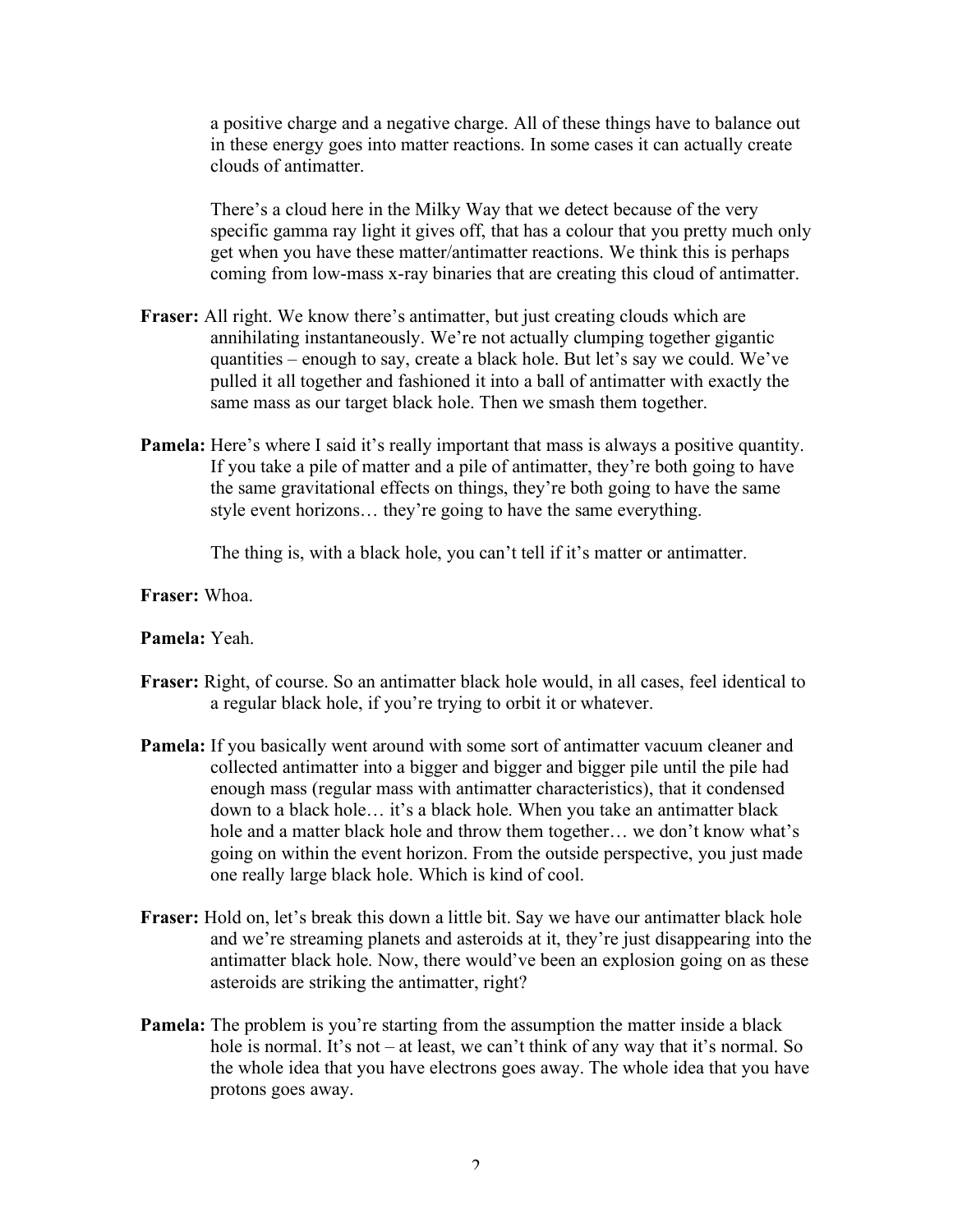What you have is some surreal quark soup that all the different bits and pieces that make up both matter and antimatter are slammed together and forced into these really small volumes. Things lose their identity in the process.

**Fraser:** We'll get that question in a second – we've actually got another question on that identity and information. I guess my question – sorry to not let go here – let's imagine you had your antimatter black hole and your regular matter black hole, wouldn't your antimatter black hole be the exact same configuration as the regular black hole, just the antimatter version of that/

> Say it's some kind of soup of particles which no longer look like protons/electrons/whatever. Wouldn't they just be anti-versions of whatever's in the black hole, and wouldn't that still create the explosion?

- **Pamela:** How do we know, because it's in the event horizon, that these particles are able to hold on to that level of identity? How do we know they haven't turned into pure energy as they cram themselves in there?
- Fraser: Let's say we do know. Let's say they do remain as a mere version of the particles that are in a black hole. What happens then?
- **Pamela:** Well, it's just energy being released, but that energy can't get out because it's a black hole.
- **Fraser:** Well that's the question isn't it the energy can't get out because it's a black hole which would stop even energy. So obviously you're not going to have an explosion of chunks of things because they would just be sucked down. You're not going to have radiation because it's going to get sucked down. You're not going to get sound…. Anything. There may very well be an explosion, but you wouldn't know it happened. Is that right?
- **Pamela:** Exactly. Basically, what goes in stays in and we can't find out anything beyond that. Since the antimatter systems have positive mass, you just have a bigger black hole.

**Fraser:** Right. Wow.

All right. I think that's it  $-1$  guess, that's the question at the heart of it. The hope was maybe the two would cancel each other out and you'd be able to break past black hole-ness, right, and the whole thing would explode and turn into a release of energy. Even energy can't escape this black hole, so even if there is a release of energy, no one's the wiser.

**Pamela:** Exactly.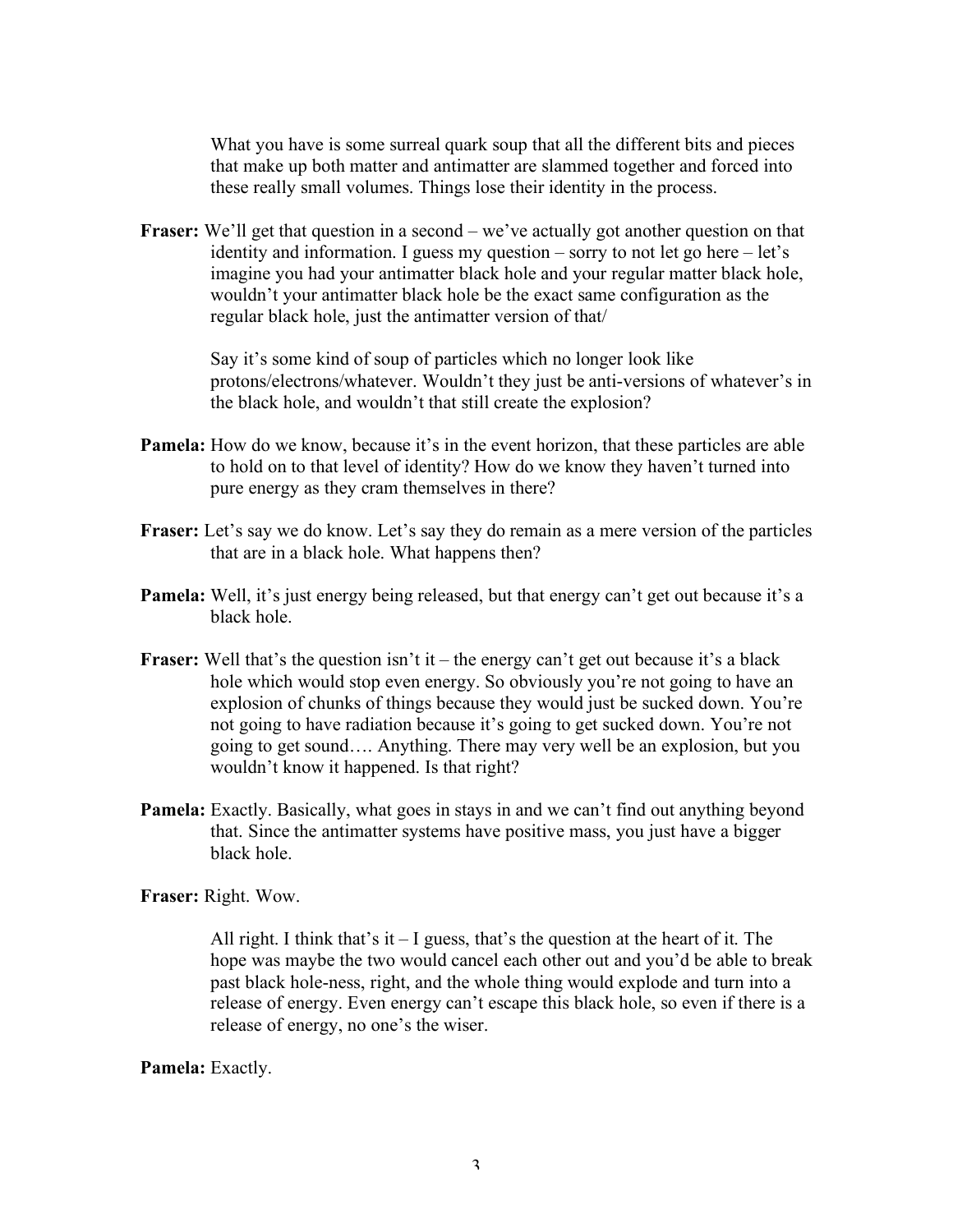**Fraser:** Awesome question. Best question ever.

[laughter]

Let's get on to some other best questions ever. Let's go with that – continuing on the information.

We had a question from Maureen Egan, and she wants to know, "in terms of information not being able to escape the gravitational pull of a black hole, what exactly is information? When I imagine information I think of data like that stored on a floppy disk or CD."

I think astronomers do use that term quite loosely – all the information is lost, so who knows what happens to it. But what is information?

**Pamela:** I'm not sure so much that we use the phrase loosely as we just throw it around a lot without ever telling anyone what it means.

**Fraser:** Oh, fine – yeah.

**Pamela:** Which is a little bit more evil on our part.

**Fraser:** Yeah, no – I just throw around, "information's gone – moving on"

[laughter]

"Stop, what does it mean?" So really – what does it mean, information loss?

**Pamela:** It's an idea that came out of quantum mechanics. It's this whole idea that particles have varied states in them. If you take an atom – let's talk about helium, which is nice and simple. In a helium atom, you can have two different electrons. One is going to have spin-up and the other will have spin-down if they're both in their lowest energy state. This is something that comes from the poly-exclusion principle, which says you can't have two electrons with the same spin in the same orbital.

> The fact that one is spin-up is information. The different states particles take on, or the different wave functions, all of this is different types of information. It's the quantum states that are tied up in particles that people try and figure out how to take advantage of in building the next generation of hard drives where we store information in the spins of electrons.

How do we figure out how to tap into this so that we can build atoms that store the genetic code of the human genome, or something crazy like that. I don't think you can actually do that one.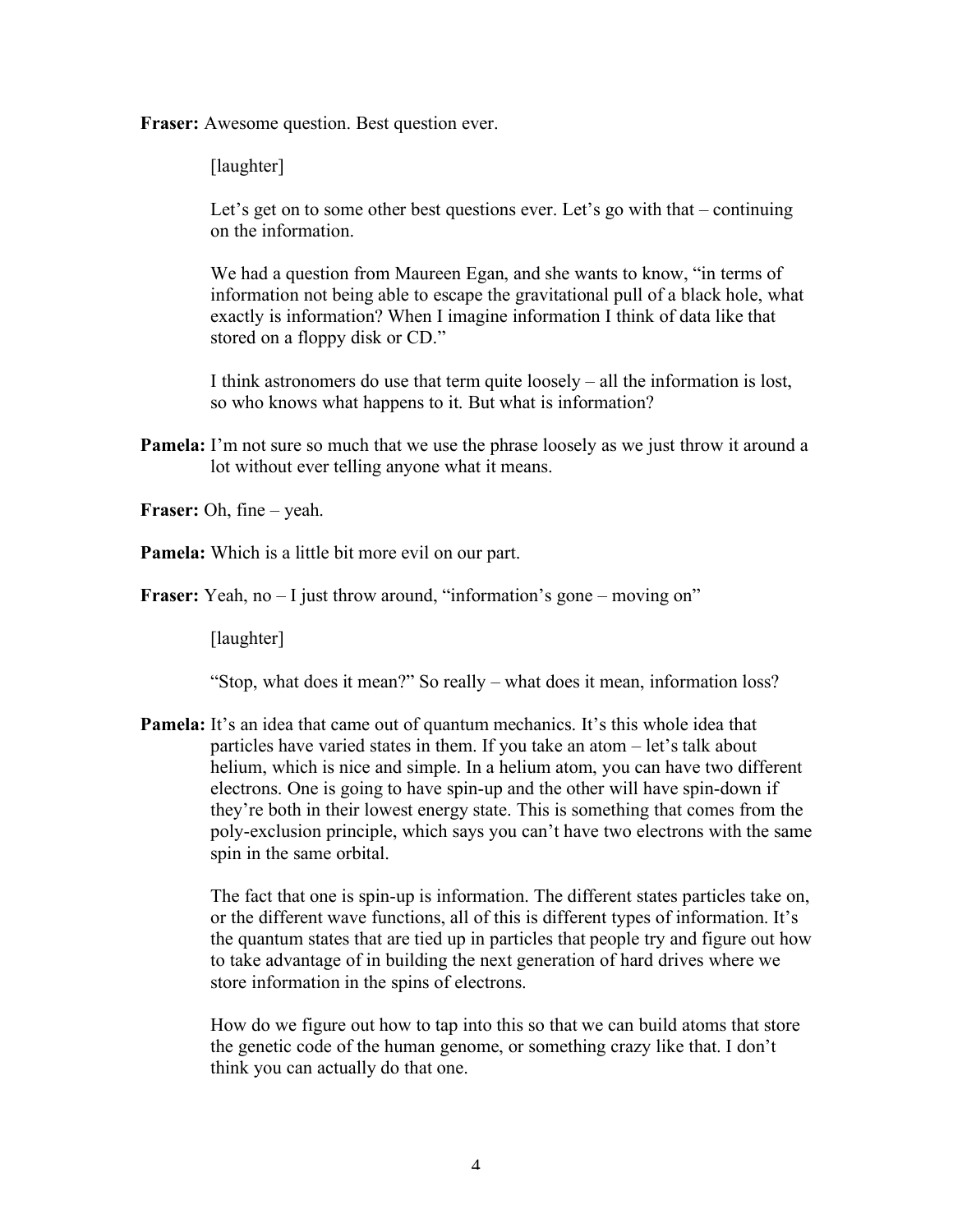- **Fraser:** Maybe we could do an analogy in star trek, like where you hop in a transporter and you're going to be teleported from where you are to the moon down below. You want to make sure that the teleporter can rebuild you, atom by atom, and for it to be able to do that it's going to be able to put an atom here with this quantum state, an atom there with that quantum state, etc. It's got to get it exactly right or you won't be you anymore. You'll be somebody else, or even just a mess.
- **Pamela:** All of this can include information such as what the polarization of a photon, what is the orientation of the waving of the electric and magnetic fields of that photon as it passes through space.
- **Fraser:** So there's any number of ways you could measure an atom or a photon or a particle or anything and that's the information that is thought to be destroyed when it goes into a black hole.
- **Pamela:** It's the most basic way of putting this is what are the quantum states of the particles – that's the information the particles carry.
- **Fraser:** So the thinking is that if you could somehow pull that stuff back out of the black hole, there would be no way to re-create that information. No way to ever know what its quantum state was.

### **Pamela:** Yeah.

**Fraser:** Why is that bad?

**Pamela:** Well, we like to think that no information is ever lost. Ever particle in some way, holds its entire past inside of it. It couldn't exist if a whole series of different things hadn't existed. You take energy and that energy has to split into a positive and negative charge, different spins that are conserved… you have all these different things that have to get conserved in the creation of matter and reactions and there are very specific processes that are the only allowed atomic processes, as particles decay from one to another through time.

> If this information could get lost, it's sort of like erasing the history of the particle, which is kind of sad and also implies that there's information about our universe that gets lost forever.

- **Fraser:** Right, but astronomers aren't boo-hooing about lost information. This information loss breaks something, right?
- **Pamela:** Well, one of the tenets we start with is no information can ever be lost or destroyed. If black holes can lose or destroy information, there's one of our basic tenets gone, and that makes people uncomfortable.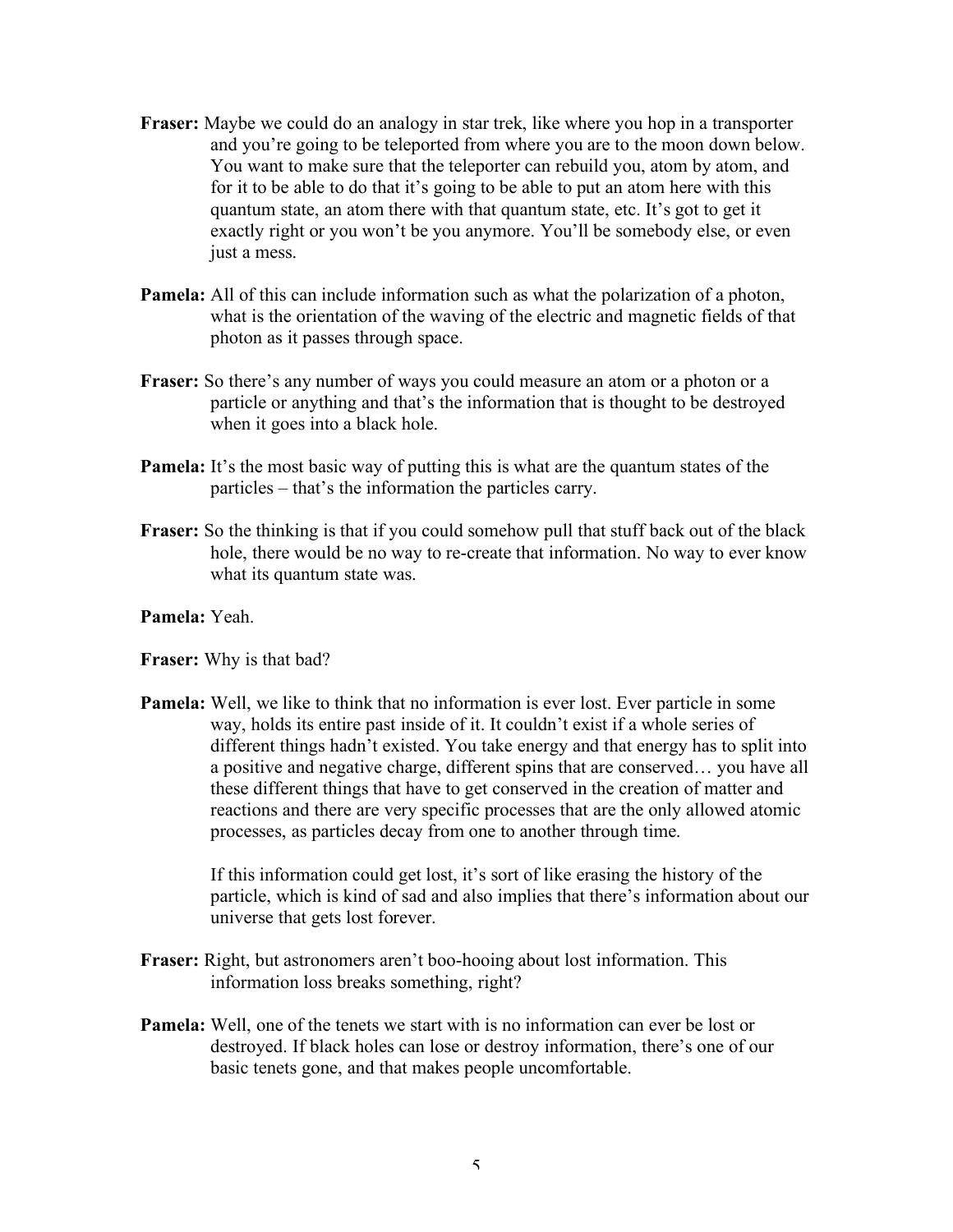- **Fraser:** Okay, I think we could talk about this all day. Hopefully that gives you the information you were looking for, Maureen, and we'll come back around and talk about information in black holes… that's a whole show, I'm sure.
- **Pamela:** Yeah. The short answer is, as near as we can tell, black holes don't eat information – it has ways of escaping. But that's for another entire episode.
- **Fraser:** Right, right. Okay. But when they're talking about information, that's what they're talking about – the quantum state of the stuff that gets consumed.

Let's move on and go to our next question. This is from Mark Maultby. "If gravity is the force of interaction between objects, what is the smallest object that could noticeably be said to have gravitational attraction?"

I just want to set some scale here. If I have the Earth, with the Sun... Here we are on the Earth, feeling its gravity. If I go across the universe, to the other side of the universe, I'm still feeling the effect of gravity from the Sun, right?

#### **Pamela:** Oh yeah.

**Fraser:** Now, not much, obviously.

**Pamela:** Not noticeably.

**Fraser:** It's so miniscule you can't even have numbers to describe it, but it is there. Every piece of matter in the whole universe is interacting gravitationally with every other piece of matter in the whole universe. That's true?

**Pamela:** That is exactly true.

- **Fraser:** Okay. All right, and then that doesn't matter for any size for a planet, a moon, a proton, an electron, a neutrino… anything, there's still a gravitational force that's being done across the universe. I guess the question is, is there some point where that doesn't happen anymore?
- **Pamela:** No. It's either you have mass and if you have mass, then you affect things with gravity. Or you have no mass, in which case you can fly across the universe at the speed of light.

**Fraser:** Is there a minimum amount of mass you can have/

#### **Pamela:** Nope.

**Fraser:** But, we had this conversation just a couple of weeks ago about the Higgs-boson. I know there's the concept of gravitons. Is there some number where, if you're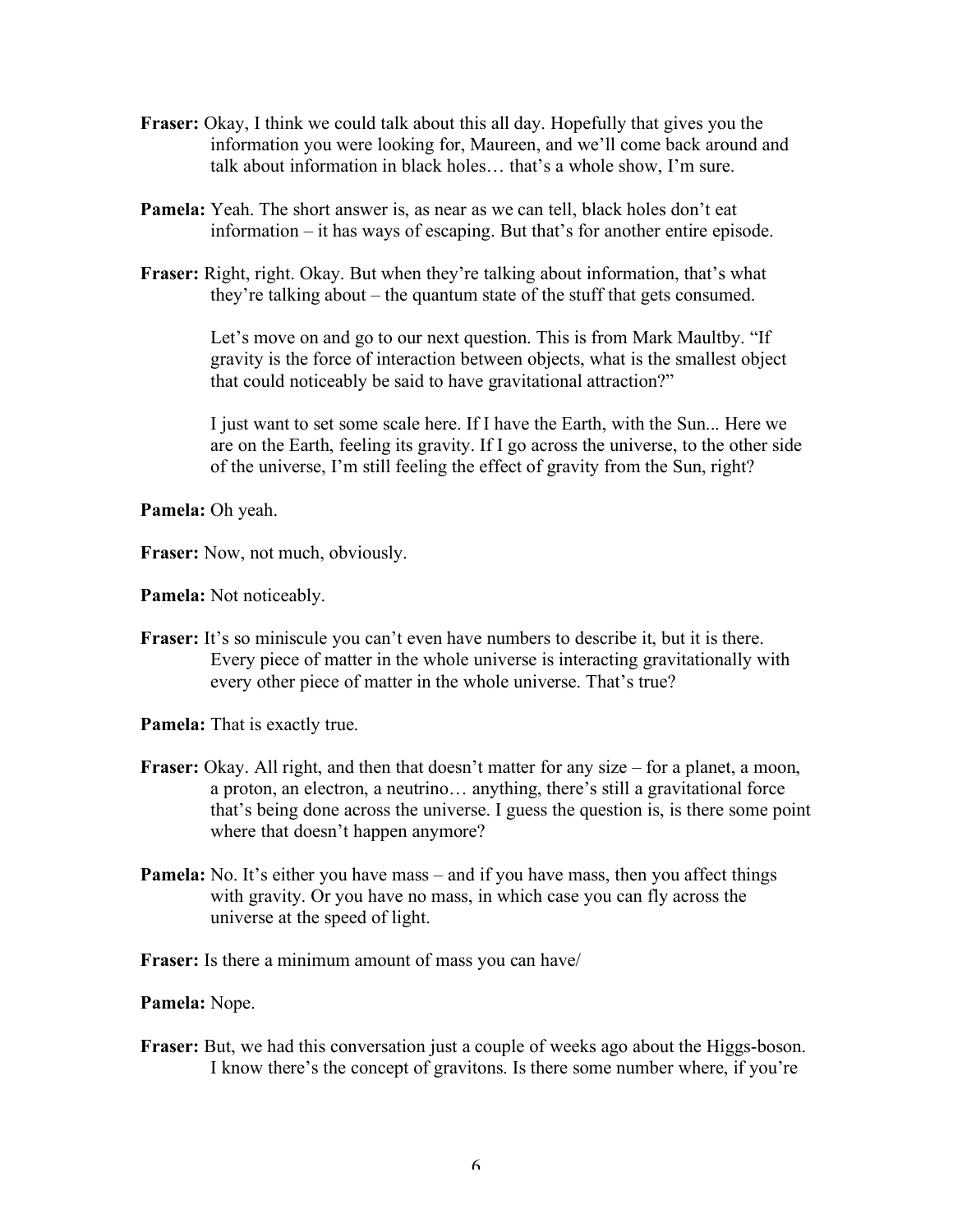smaller than the Higgs-boson, then you won't have mass? Like, you need to have one Higgs-boson to have mass – I'm speaking gibberish, right?

**Pamela:** That's one of the crazy things. Higgs-bosons have a fair amount of mass.

**Fraser:** Theoretically.

**Pamela:** Or at least, they have a fair amount of energy (and energy and mass are kind of interchangeable, which makes the way we talk kind of confusing). The real question comes down to what is the least massive particle that we know about? That's probably quarks. Three quarks combine to make a proton.

> I think the real question is what the particle is with the smallest mass out there. Here you have to start remembering there's quarks, and they combine to create protons and basically have mass (in a sort of weird kind of way). Electrons have mass, neutrinos have mass. Then there's this stuff called dark matter that we don't know what the heck it is. It has mass. It gravitationally effects things.

> I'm not sure we know, yet, at this point in time, exactly what the smallest particle out there is, because we're still discovering particles. We're still trying to figure out what this weird stuff called dark matter is. But it's basically, when you start getting down to these… this is a single lepton, a single boson, a quark… these individual units have slightly different masses, but these are the smallest things (smaller than atoms), that are capable of gravitationally affecting other things in the cosmos.

**Fraser:** But that kind of feels like you're not quite answering the question.

[laughter]

You're kind of saying that these are the smallest particles that we know about – that we know exist for sure – and we know that those particles have mass, and therefore they can gravitationally attract. If you had one quark on one side of the universe and another on the other side of the universe, if they weren't being expanded away from each other, they would eventually come together, over a long time.

But the question is, is there some theoretical limit where you just can't have any less mass?

**Pamela:** When defining the smallest possible things, we often say, "there's the Planck unit of time" (the smallest discernable unit of time), or there's the Planck length… You'd think there'd also be a Planck mass, which would be a limit to how small mass could get. But there's not.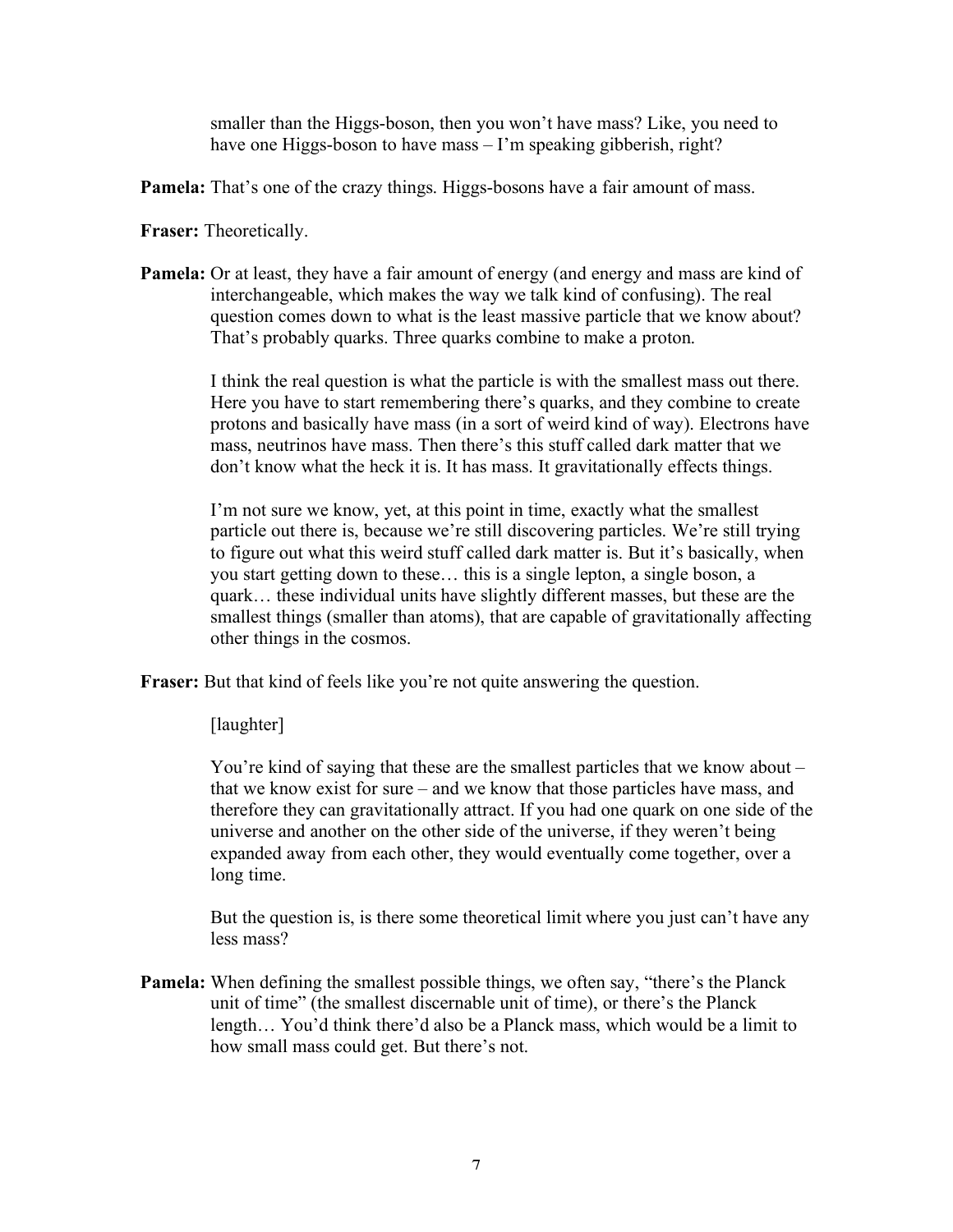As far as we know, there may not be a limit to how small something can get in terms of mass, but we're still figuring out the particle world. We still haven't found the Higgs-boson (if it exists). We still haven't found the graviton (if it exists). There's this whole realm (potentially) of different particles that don't interact via the electromagnetic force like electrons and protons do, that are making up dark matter. For all we know, the least massive particle out there is also the most common particle out there and happens to be whatever it is that makes up dark matter.

We're still learning. Particle physics, the standard model, these are things we're still working to define. As far as we know, no – there is no mandated-by-thecosmos boundary on how small a mass we can get. We're still exploring.

**Fraser:** I guess the question will maybe help to be answered by upcoming work with the Large Hadron Collider.

### **Pamela:** Yes.

**Fraser:** We don't really know. That was a good question too.

[laughter]

- **Pamela:** These are the ones that stump me.
- **Fraser:** I know, I know. Let's move on. Something I think is a little simpler this comes from Sabre Rosewood and the question is: "since the tides on Earth are part of what causes our moon to slowly move away, what will happen once the oceans are gone? Will the Moon stop moving away from the Earth?"

We talked about this in our show "Where Does the Moon Come From?" and discussed that – the Moon is slowly moving away from the Earth. What's the cause of that?

**Pamela:** It boils down to conservation of angular momentum. The Earth isn't a perfect sphere: it has mountains, it deforms itself due to the gravitational pull of the Moon. As the planet rotates, it bulges out so that part of it bulges toward the Moon and part of it bulges in the opposite direction because the gravity is not so strong over there.

> This deformity basically gives the Moon a gravitational handle to hold on to our planet and say, "no – don't rotate past me, keep the bulge pointed this direction!" The rotation of the Earth is constantly trying to carry the bulge past the Moon. Gravity grabs that bulge and pulls it back. This pulling back on the bulge that's trying to rotate past the Moon is slowly, slowly, slowly, slowing the rotation of the planet.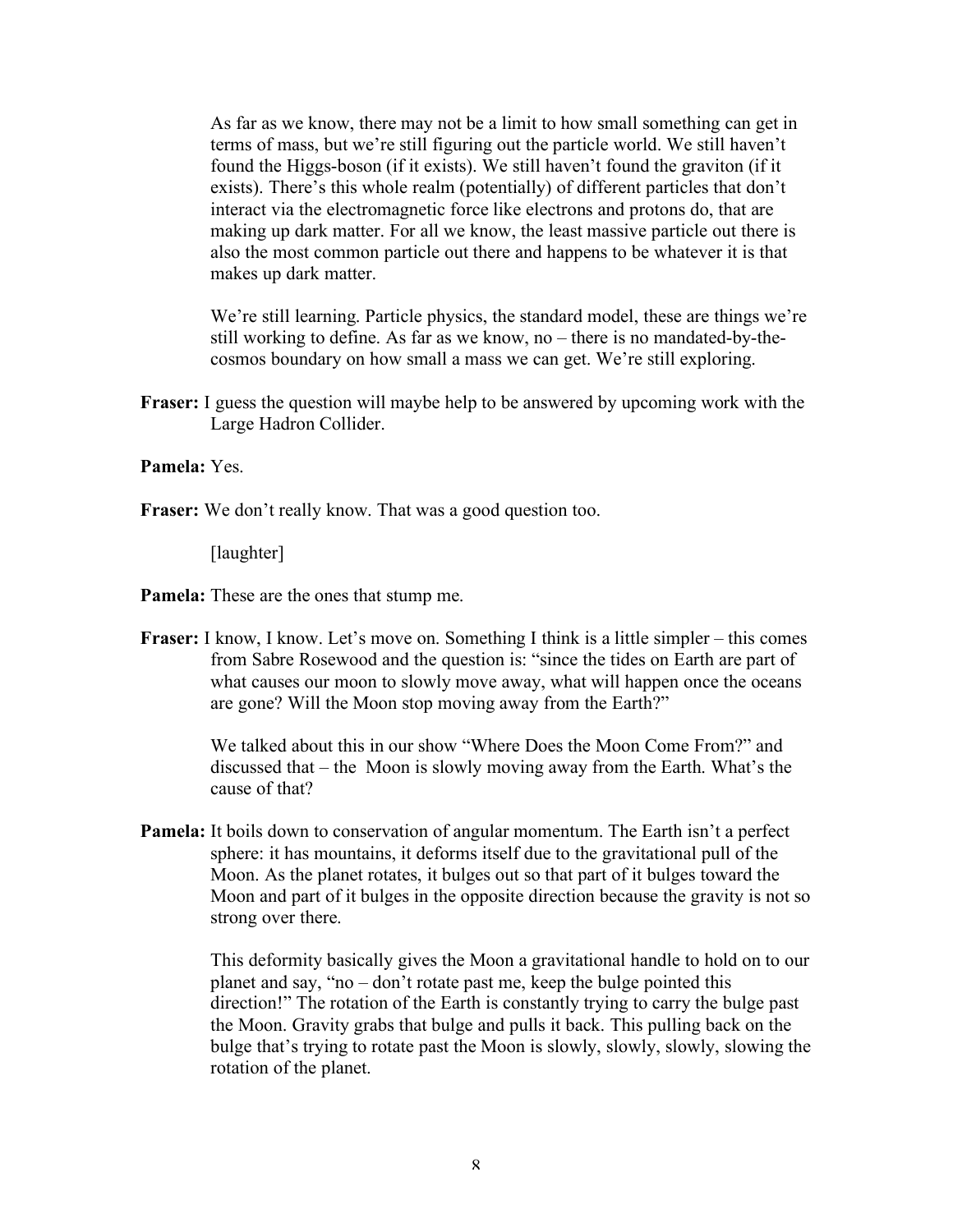- **Fraser:** You're talking about a bulge that's coming from mountains or one side of the Earth is a little more bulged than the rest of it. Oceans move huge distances – more than the mountains ever move. There's a gigantic amount of ocean on the planet, so does that play a significant role in this?
- **Pamela:** It plays a significant role, but it's not the only role. So, 50 million years from now, when our oceans start to evaporate away, we're still going to have these tidal effects. We're still going to have this planetary flexing that prevents us from becoming a perfect sphere ever. This planetary flexing is going to continue to slow the rotation of the planet until eventually we're completely locked so the same face of our world is always facing the same face of our moon.

**Fraser:** And the moon will stop moving away.

**Pamela:** It will stop moving away.

**Fraser:** Right, so the oceans are part of the bulge on the Earth, but they're not the whole thing. Eventually, even when the oceans boil away, the Earth and the moon will still go through this dance until they figure it out – until the Earth and moon are facing the same side toward each other forever and always. Which I think would be longer than the lifetime of the Sun, right?

**Pamela:** Yeah, that's what we think right now at least.

**Fraser:** It'll be a red giant before it happens.

Okay, cool question. Let's move on. Paul Barnett asks "Since the universe is expanding and we believe that matter cannot be created or destroyed but only changed from one form to another, I'm curious to know where the new matter comes from to occupy the new space that's created. Is there new matter being spontaneously created?"

Now, let me try and rephrase the question, because I think he made a couple of mistakes there. We talk about the universe expanding, the expansion of the universe, both from the big bang but also from the additional dark energy that's helping to push the universe apart. We're getting more space in between the galaxies and galaxy clusters and interstellar space. But we're not necessarily getting any space in between the galaxies because they're held together.

I guess the question is, let's look way out into the most unpopulated part of the universe where space is expanding apart and we can measure the density of how many atoms per cubic kilometre there are out there. As the space is expanding from dark energy, is there any more matter coming into existence?

**Pamela:** No, that's the cool thing. The universe is basically diluting itself over time.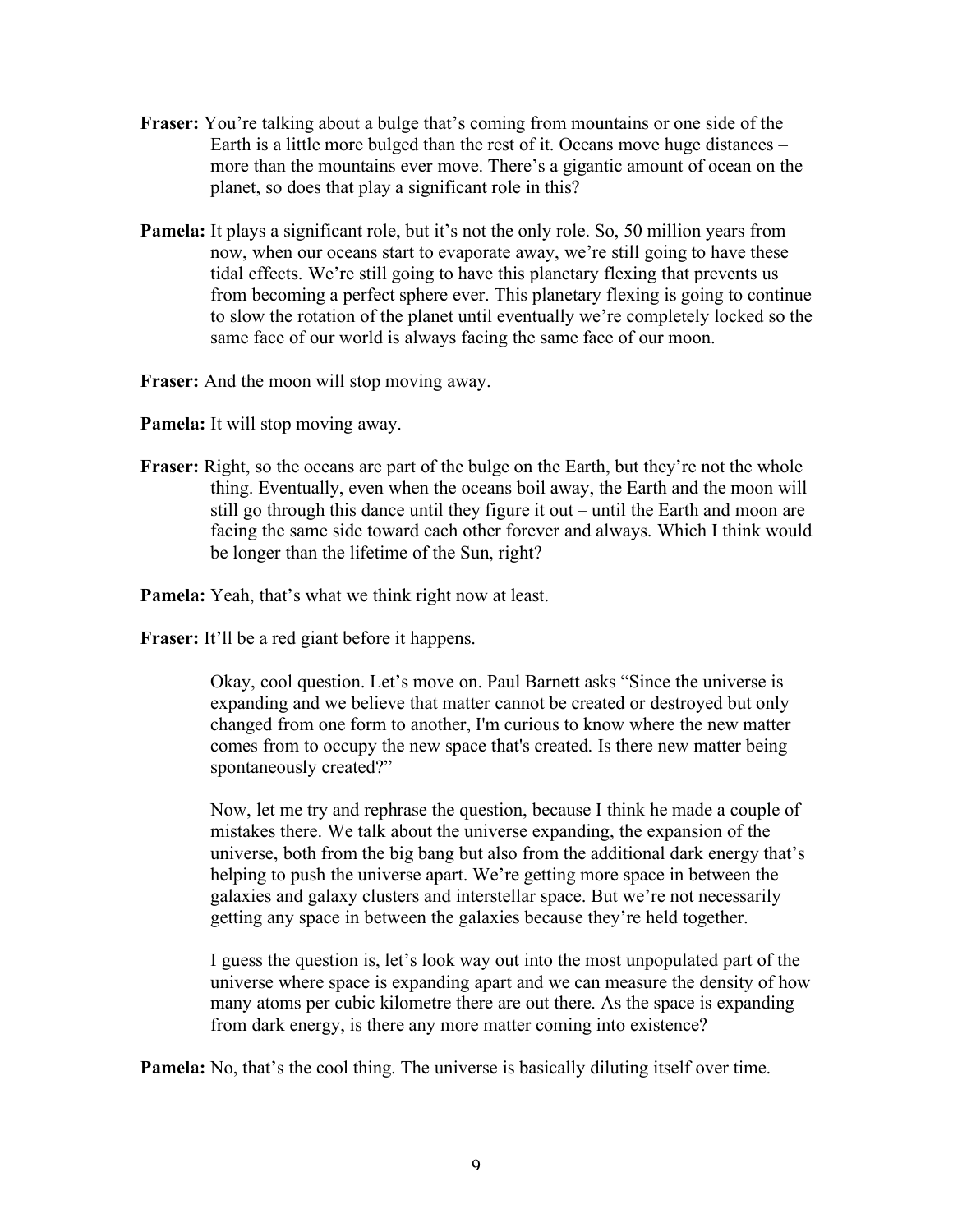- **Fraser:** So it's like you're pouring water into something that was quite thick, and it's just making it more and more dilute – more and more thinned out.
- **Pamela:** Or, the way I like to think about it, if you imagine blowing up a balloon, the balloon has very thick walls when it's small, but the more and more you blow it up, the thinner those walls get, the fewer atoms there are per square centimetre of area on the surface of that balloon.

**Fraser:** Until it pops.

**Pamela:** Until it pops.

**Fraser:** Our universe isn't going to pop, is it?

**Pamela:** No.

**Fraser:** Okay.

**Pamela:** But it's going to get pretty empty.

- **Fraser:** Right, and that's it there could be some point in the far, far future where everywhere you look, there's no atoms around. Right now, I forget – did you mention how dense space is?
- **Pamela:** It's on the order of nothing per cubic meter?
- **Fraser:** Right, okay. The occasional particle per cubic meter, but you could eventually get to the point where there's one particle per light year.
- **Pamela:** What's weird though is this is true of atoms of normal matter. There's this thing called dark energy, and near as we can tell, dark energy is constant at all times. When we look at how much energy there is per cubic meter of space, it works out to a few protons worth of energy at all points in time, even though the total volume of the universe has increased.

That means the amount of energy, the amount of dark energy in the entire universe, is somehow increasing as the universe gets larger, because its staying constant as a function of volume. This gets confusing.

- **Fraser:** I've got a zinger for you now, then. We always talk about the fact that matter and energy are interchangeable. So, is dark energy interchangeable with matter? Could you freeze it into matter?
- **Pamela:** As far as we know, no. Dark energy is this weird enigma, currently. We don't know what causes it. As near as any theorist that I can understand has gotten, dark energy is basically a field of energy that permeates all of space and time. If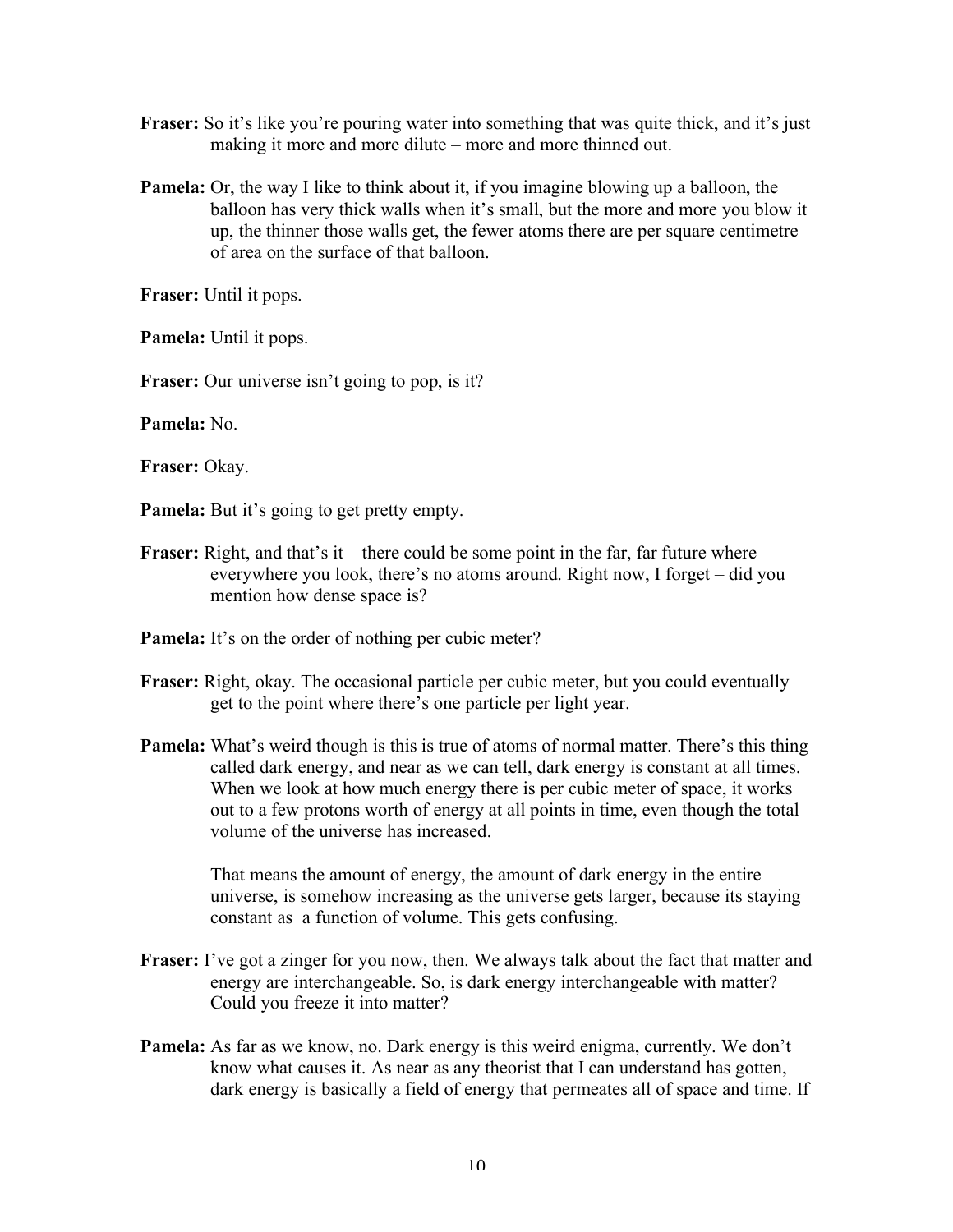you can imagine this mesh of energy that is everywhere, all at once, and not getting all metaphysical on me… if you can imagine this lowest possible energy state (that isn't zero) it permeates everywhere. One of the fears is something will come along and trigger that wave, that field that permeates everywhere to crash down to zero and no one knows what will happen.

**Fraser:** Now you're freaking people out here.

[laughter]

- **Pamela:** Theorists do scary things with their mathematics sometimes. Like I said, we don't really understand it right now. So, give us a few years.
- **Fraser:** Okay. To summarize then, with the expansion of the big bang and the addition of dark energy, the universe is growing but the amount of matter in the universe isn't changing, so it's really just getting diluted. So, back to the question where's the matter coming from, it's not coming from anywhere – there's no additional matter. All the matter in the entire universe was created in the big bang, and that's all we've got.

**Pamela:** That's all we've got.

**Fraser:** All right. Speaking of all we've got, there's one more question. This is a good one too, in fact this is a question I was going to ask you about and I never got around to it.

> This one comes from the forum, the Bad Astronomy & Universe Today forum. "I can't wrap my head around the physics of gravity assist. Why does travel in the same direction of an object's orbit speed something up, while travel in the opposite direction slows it down? I keep thinking the approach push and depart pull would cancel each other out either way and not change the speed at all."

> This is great – I've thought about it too. You've got a spaceship going toward Jupiter and it's going to get a gravitational assist to pick up velocity and go much faster. As it approaches Jupiter, Jupiter is speeding it up. I get that  $-$  it's velocity might be changing as it's falling into Jupiter's gravity well. As it does its fly past, and starts to move away from Jupiter again, now Jupiter's pulling back on it. It should be slowing back down. Shouldn't you just end up with the same velocity? It's like going down a hill and then back up it on the other side, shouldn't you end up going the same speed you were going before?

**Pamela:** That would be exactly right if the object you were having the gravity assist from wasn't moving.

> The key is you are gravitationally falling into the gravity hole of some object in motion. If it's not in motion, you go in, come back out and your energy hasn't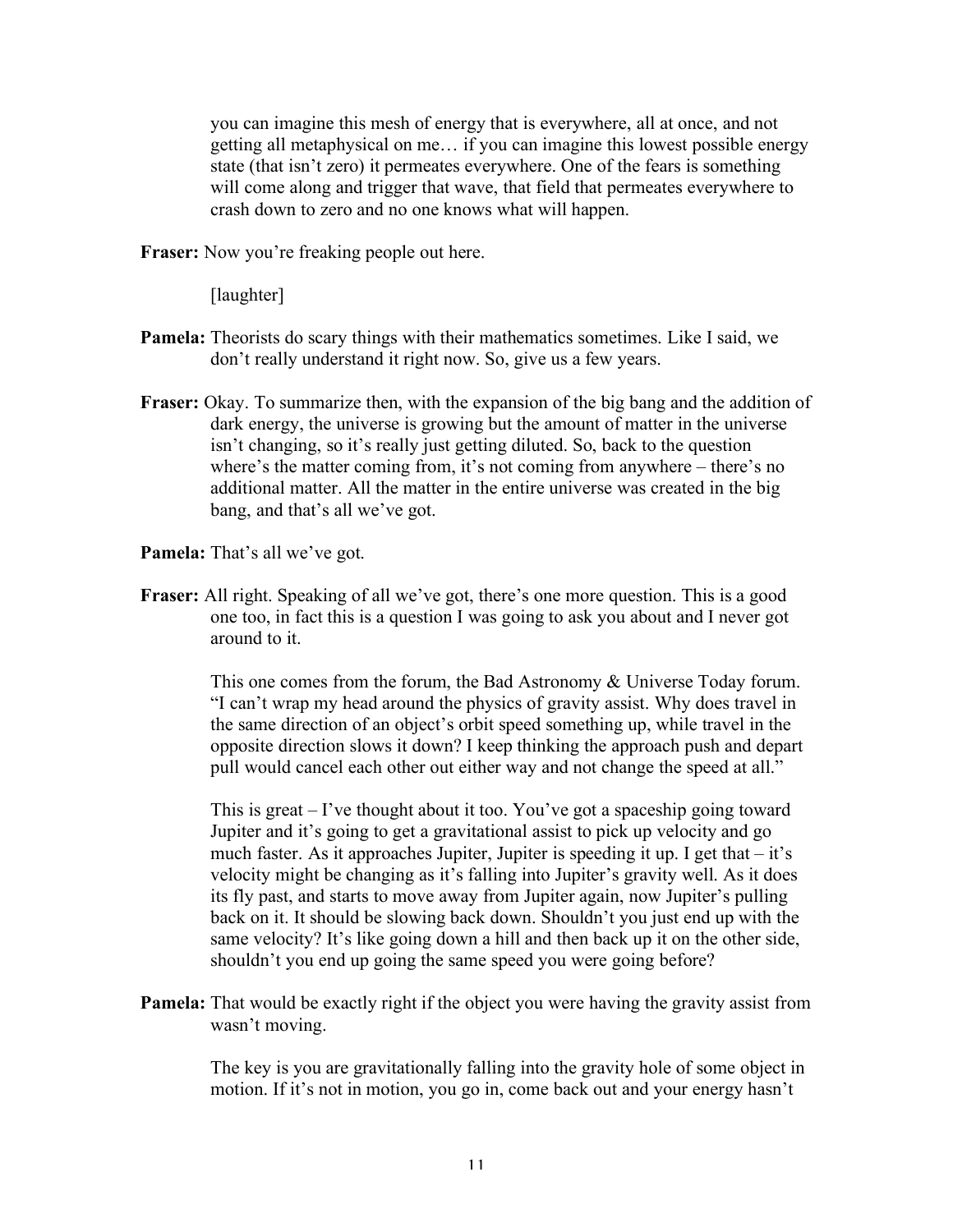changed at all. If you imagine a completely frictionless, gently curved valley in the road. You go down a hill, up a hill, no friction occurs so you're going the same speed on both sides of the hill even though you speed up going in and slow down going up… it all cancels out in the end.

The catch is, if the object's moving, the amount of time that it is either able to gravitationally pull on you to speed you up or gravitationally pull on you to slow you down changes. If you're moving in the same direction as the object that's giving you the gravitational assist, as you're moving toward it, it's saying "yes! Catch up with me!" and pulling on you to get you to catch up to it. So the whole time, you're approaching it, it's running away from you. As it's running away, it's pulling on you to help you catch up.

Once you catch up to it, you've gained all this velocity, so you're able to zip away from it with extra velocity you didn't have before, because the extra time you had catching up with it lead to you getting some of its velocity and spending extra time falling in and not extra time falling out.

- **Fraser:** So, you're slowing down Jupiter by a teeny-tiny little bit, to slow it down in its orbit, and its speeding you up to pull you up to its speed.
- **Pamela:** Yes.
- **Fraser:** Right. So the amount that you get falling into it and the moving back away from it do cancel out, but it's that process where it's pulling you up to its speed in the orbit which is what adds to your velocity.
- **Pamela:** If you're going in opposite directions, then you end up putting the extra effort into slowing down to meet its speed. Then you end up going slower on the other side. Same thing.
- **Fraser:** Right, and I know the MESSENGER space craft is using that method to be able to go into orbit around Mercury.

# **Pamela:** Yes.

**Fraser:** They're using this process to be able to slow themselves down, as well – if you just go the opposite direction, you slow yourself down.

> That totally makes sense. I honestly didn't have it thought through, so thank you.

- Pamela: It's a really cool affect.
- **Fraser:** You know what, I said that was the last one, but we've enough time for one last, quick little question. I think this is a quick one. Rich from New York wants to